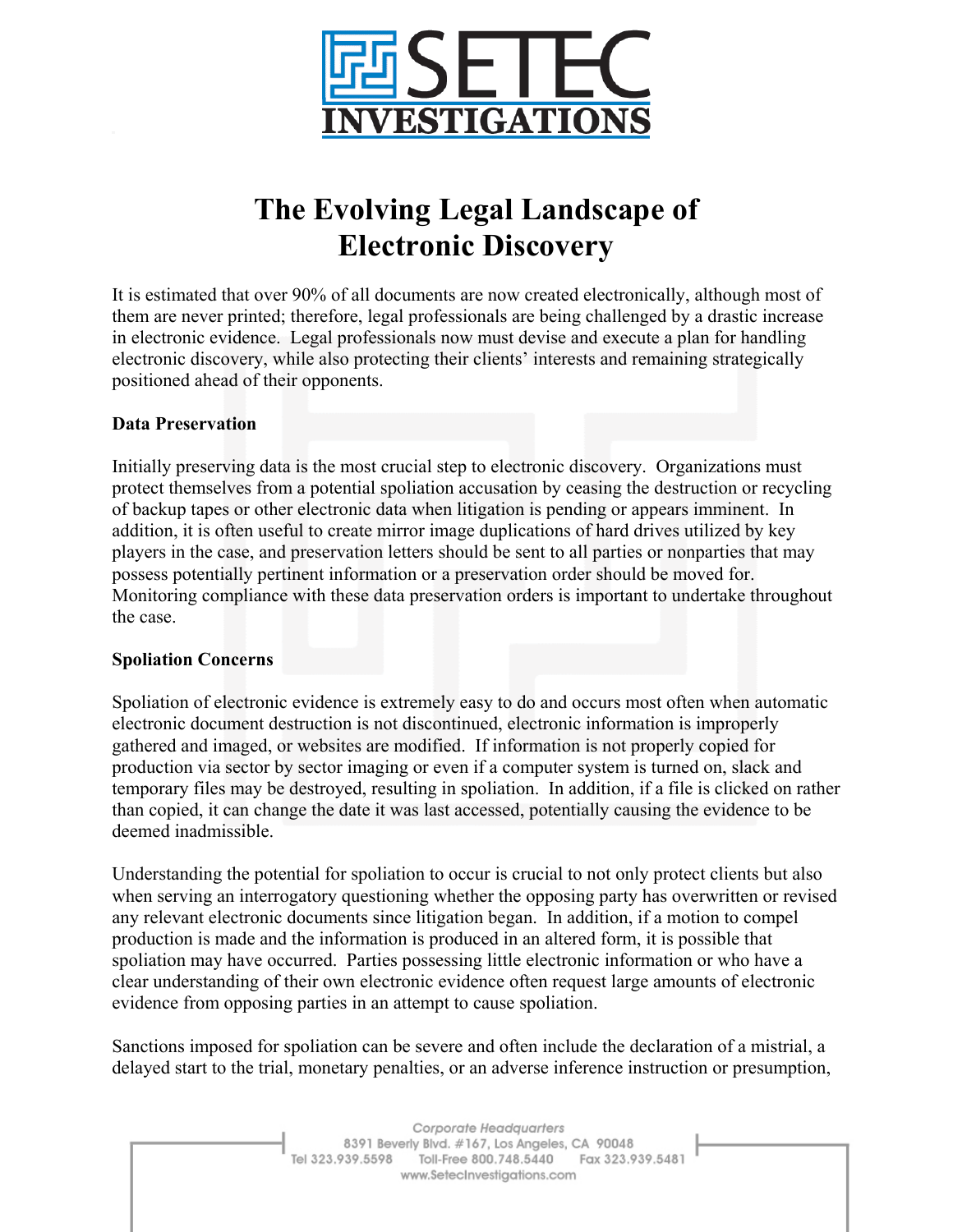or can even result in a separate cause of action in tort. Criminal penalties relating to destruction of evidence can also be applied at the federal level.

## **Rule 26 Disclosures**

Rule 26(a) calls for the full disclosure of data compilations, such as email messages, electronic files, and databases after an investigation has been completed. Therefore, legal professionals must have knowledge of all the electronic information their clients possess, including on desktops, laptops, disks, tapes, CD-ROMs, network hard disks, and PDAs, as well as any information possessed by third parties.

The amount of email and other electronic evidence must be identified under Rule 26, as this information can be vital to negotiations regarding the timing, form, and limitations on discovery. Rule 26(a) also mandates that any person who may be called to present evidence under Federal Rules of Evidence 702, 703, or 705 must be disclosed. This includes any expert that has been retained to perform forensic analysis on hard drives or other information technology systems, however, the rule does not specify whether an expert who only manages the collection and reproduction of electronic information without performing forensic analysis must also be disclosed.

#### **Rule 16 Conferences**

Rule 16's pretrial conference can be extremely helpful for managing electronic discovery, since important topics such as preservation of evidence, preliminary discovery regarding the opposing party's computer systems, document processing and production formats, testifying experts, and anticipated evidentiary disputes can all be discussed. As per Rule 26(f), legal professionals must possess the necessary information regarding all relevant electronic evidence, as being prepared may help limit the overall scope of discovery.

# **Discovery Requests and Review**

By utilizing a combination of carefully crafted interrogatories, requests for documents, and depositions seeking to identify information applicable to the claims and defenses of the case, legal professionals may obtain additional information pertaining to electronic evidence. Useful interrogatories can be created based on the same criteria used to disclose information under Rule 26 and their response should provide a plan for additional document requests.

Many advantages and disadvantages exist with regards to electronic evidence. Although electronic documents are much easier to search through as opposed to hard copy documents, mistakes can be made due to the sheer number of electronic documents present in any organization. However, the discovery of a smoking gun in an electronic document can often result in settlement rather than proceeding with litigation.